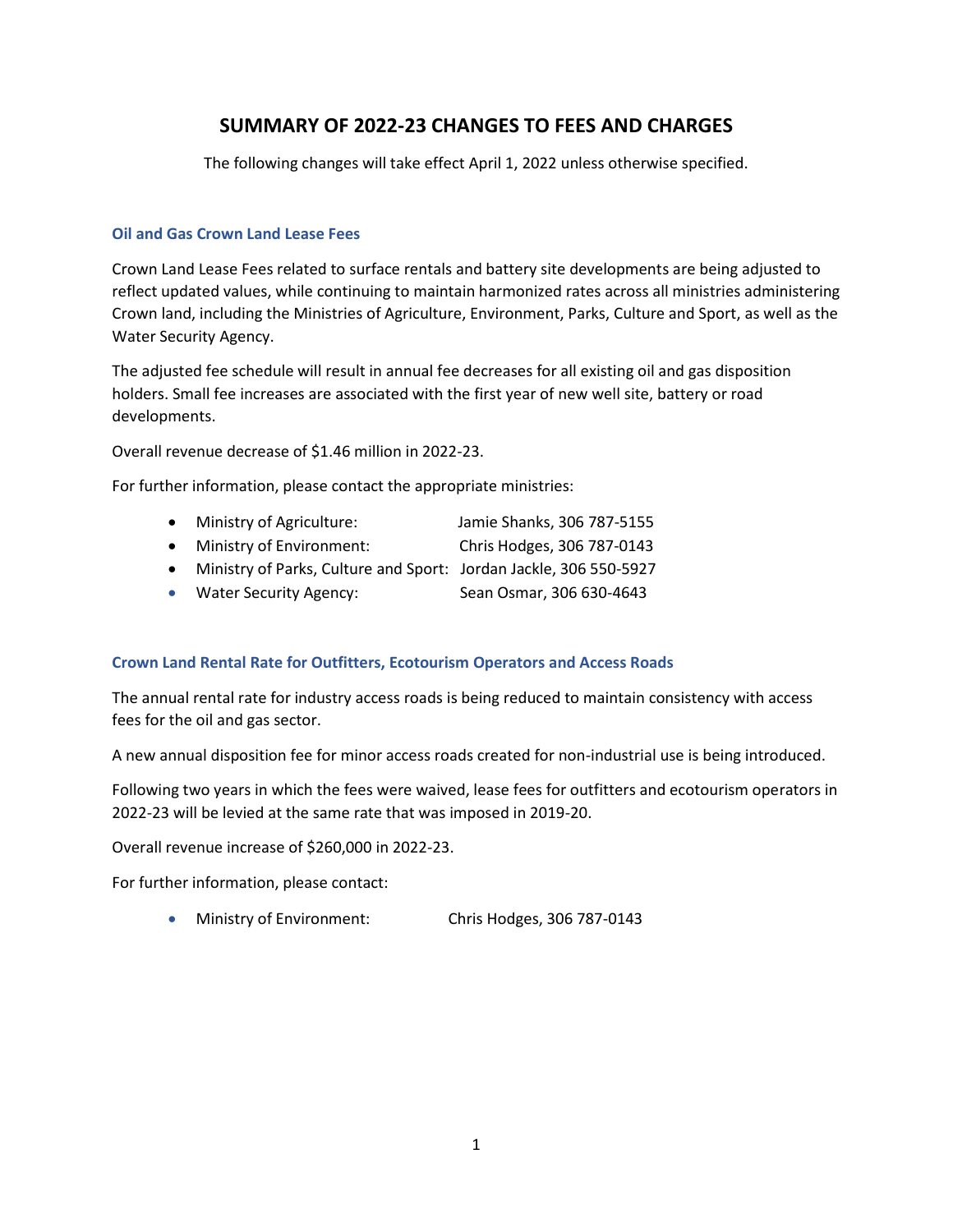# **Hunting, Trapping and Fishing Licence Fees**

Hunting, trapping and fishing licence fees are being increased. Most Saskatchewan resident hunting, trapping and seasonal angling licence fees will increase by \$5, with corresponding increases to Canadian resident and non-resident licence fees.

Overall revenue increase of \$3.27 million in 2022-23.

For further information about hunting, trapping and fishing licence fees, please contact:

Ministry of Environment: Chris Hodges, 306 787-0143

# **Fines and Penalties – Crown Land Management and Wildlife Regulations**

Voluntary payment options and administrative penalties are being introduced for contravening provisions of:

*The Provincial Lands Act, 2016; The Crown Resource Lands Regulations, 2019; and, The Wildlife Regulations, 1981.*

These voluntary payment options are intended to encourage compliance and are therefore not expected to have a significant revenue impact.

For further information about these fines and penalties, please contact:

Ministry of Environment: Chris Hodges, 306 787-0143

# **Gravel Permit Fees**

Gravel permit fees will increase, as part of a three-year phase in to achieve rates that are more reflective of market value.

Revenue increase of \$160,000 in 2022-23; \$287,000 incremental revenue annually once fully implemented.

For further information about the Gravel Permit Fees, please contact:

Ministry of Highways: David Horth, 306 787-4804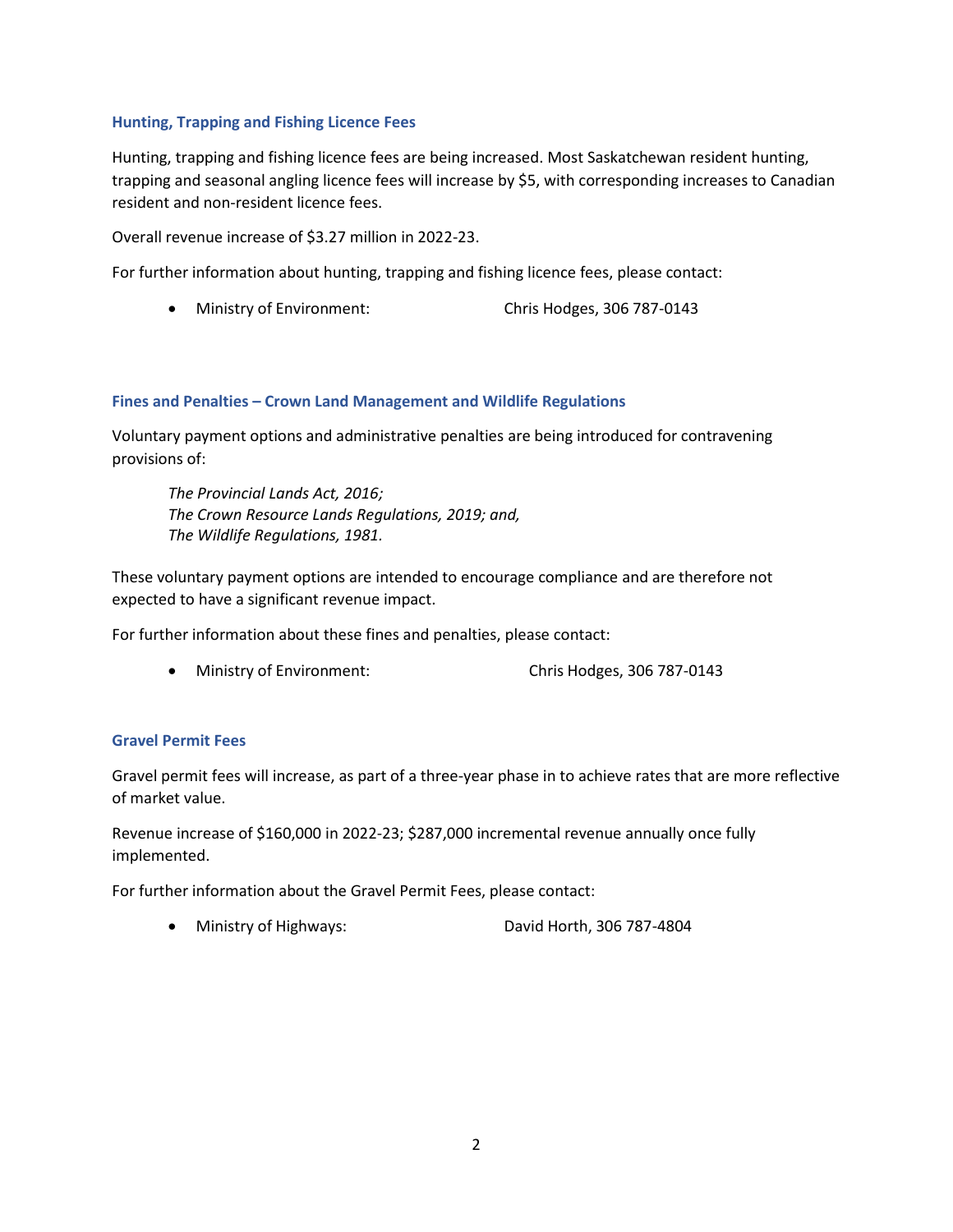# **Stunting and Street Racing Fines**

Increased fines, effective October 1, 2022, for drivers that engage in stunting as well as drivers that engage in street racing.

The fine for stunting in a motor vehicle increases from \$175 to \$580. The fine for street racing increases from \$150 to \$580 for the first offence, \$1,400 for the second offence, and \$2,100 for the third and subsequent offences.

Increase revenue by \$95,000 in 2022-23 and \$176,000 in subsequent years.

For further information about the Stunting and Street Racing fines, please contact:

• Ministry of Justice: Ariane Whiting, 306 787-8621, or SGI: Tyler McMurchy, 306-751-1837

# **Oversight Fees**

Implement oversight fees, effective July 1, 2022, that are charged to the Funeral Cremation Services Council (FCSC), as well as the Saskatchewan Real Estate Commission, to recover the costs associated with the Financial and Consumer Affairs Authority's oversight of these regulatory bodies.

Revenue increase of \$52,000 in 2022-23.

For further information about these Oversight Fees, please contact:

Financial and Consumer Affairs Authority: Margherita Vittorelli, 306 798-4160

# **Prospectus, Fund Fact, Exchange-Traded Fund Fact and Classes Fees**

Changes to the filing frequency of investment fund prospectuses will result in changes to the fees associated with such filings. The fee will now be triggered by the filing of a Fund Facts or Exchange-Traded Fund Facts. The change is expected to be revenue neutral.

For further information about these fees, please contact:

Financial and Consumer Affairs Authority: Margherita Vittorelli, 306 798-4160